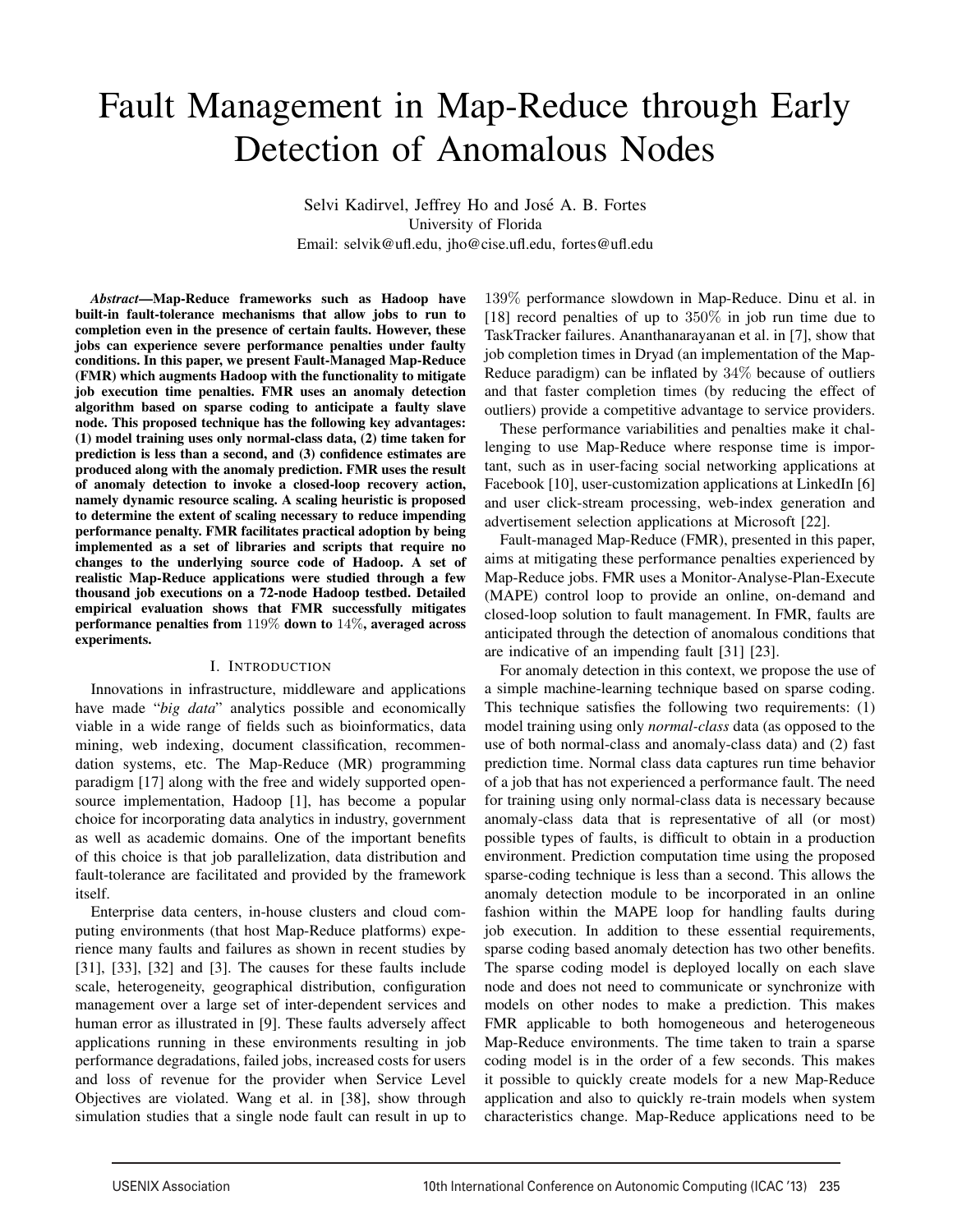instrumented to emit heart beats, which are further processed to construct feature vectors that then serve as input to the anomaly detection module.

After an anomaly is detected, FMR uses dynamic resource scaling to reduce the performance penalty due to an impending fault. A scaling heuristic is used to determine the extent of scaling necessary. This heuristic uses performance prediction models derived from our previous work [27] to estimate Map-Reduce job execution times both in fault-free and faultpresent conditions. The cost due to increased execution time is compared with the cost for additional resources and then a suitable scaling decision is taken.

FMR leverages built-in features of Hadoop in order to implement its control loop. This includes features such as (1) the provision for seamless dynamic addition of slave nodes to an executing job, (2) blacklisting of slave nodes to stop assignment of new tasks to a slave node, and (3) the node health script feature to periodically monitor a user-defined set of conditions on the slave. FMR has been designed to require no changes to the underlying Hadoop code base, thereby facilitating practical adoption.

The increasing prevalence of Map-Reduce applications along with increasingly fault-prone, large-scale computing environments, makes FMR a timely and critical component to improve Map-Reduce performance in the presence of faults. The main contributions of this paper in the context of the proposed FMR are as follows:

(1) Fault anticipation and early detection through a sparsecoding based anomaly detection method. The proposed technique has a high true positive rate of 0*.*95 and a high true negative rate of 0*.*93 averaged across experiments. Additionally, it provides the benefits of short training and testing times, requiring only normal-class data for training.

(2) A closed-loop, online dynamic resource scaling approach to reduce fault-induced performance penalties. Observed performance penalties (without FMR) range between 18% up to 210%. Using FMR, penalties were brought down to values ranging between  $5\%$  to  $46\%$ . FMR has been thoroughly evaluated using a few thousand experiments on a 72-node inhouse cluster. Injected faults include CPU, memory and disk hog processes as well as node crashes. Benchmark applications from the domains of text mining and machine-learning were used for the evaluation of FMR.

Other building blocks that enable FMR were proposed in our prior works: (1) a comparative evaluation of regression based machine-learning techniques for predicting the performance of Map-Reduce jobs [27] and (2) a study of the effect of various types of faults on a MapReduce job (motivating the need for FMR) and the feasibility of resource scaling to improve performance of an executing Map-Reduce job [26].

In Section II, background to the problem and related work are discussed. In Section III, the Fault-managed Map-Reduce approach is introduced. In Section IV, implementation details of FMR are described. Section V consists of experimental validation of FMR and a discussion of the results. Conclusions are presented in Section VI.

# II. BACKGROUND AND RELATED WORK

In this section, we summarize Map-Reduce research related to fault management and bring out the need for FMR.

*Effect of faults in Hadoop*: Dinu et. al [18] evaluate the behavior of Hadoop in the presence of fail-stop faults of an entire compute node as well as Hadoop components such as the TaskTracker and DataNode daemons. The authors show that TaskTracker failures can result in up to 350% penalty while DataNode failures can lead to 218% penalty. Wang et. al [38] present a Map-Reduce simulator, MRPerf and show that it can capture fault effects. Their simulation experiments show penalties up to 186% for various injected faults. Our work [26] illustrates the effect of various factors on performance penalty such as number of slave nodes, time of fault injection and fault-detection timeout interval.These research results along with the increasing importance of Map-Reduce motivates our goal for improving fault management in Hadoop.

*Fault diagnosis*: The Fingerpointing project, that includes works such as [30], [34], and [8] focuses on *fault diagnosis* in Map-Reduce environments. Our approach focuses on fault *detection* and fault *recovery* through an online, closed-loop approach. However, diagnosis is important and our choice of sparse coding for anomaly detection is motivated by the need to extend detection to diagnosis in order to facilitate more targeted recovery actions.

*Fault handling*: In Mantri [7], outliers in an executing Dryad Map-Reduce job are identified through the use of static thresholds determined from application history. The determination of the correct threshold to use is challenging and a pre-set threshold can often drift to become incorrect in dynamic environments. Hadoop provides a built-in feature called speculative execution in which slow tasks are chosen to be executed through duplicate task instances. The deficiency of speculative execution in heterogeneous environments has been addressed by the LATE algorithm proposed by Zaharia et. al [39]. FMR applies to both performance faults as well as performance faults that lead to crash faults. However, the latter condition cannot be handled by speculative execution and LATE and this is empirically illustrated in Section V. Speculative execution also uses resources inefficiently through the execution of many duplicate tasks (for e.g. in [39] it was observed that as many as 80% of tasks were speculatively executed). In contrast to speculative execution and LATE, which use progress-based analytical models for detecting a slow task, FMR uses decentralized and local machine-learning models on each node for detecting anomalies.

*Performance prediction*: Predicting the completion time of a MapReduce job is done through analytical models in [37] and through simulation models in [24]. In [11], the authors predict map and reduce task slowdown using the gradient boosted decision tree model. However, prediction is based on offline analysis. The anomaly detection method proposed in this paper can be used in an online fashion and hence enables incorporation into the MAPE control loop.

*Anomaly detection*: Tan et. al [35] propose anomaly pre-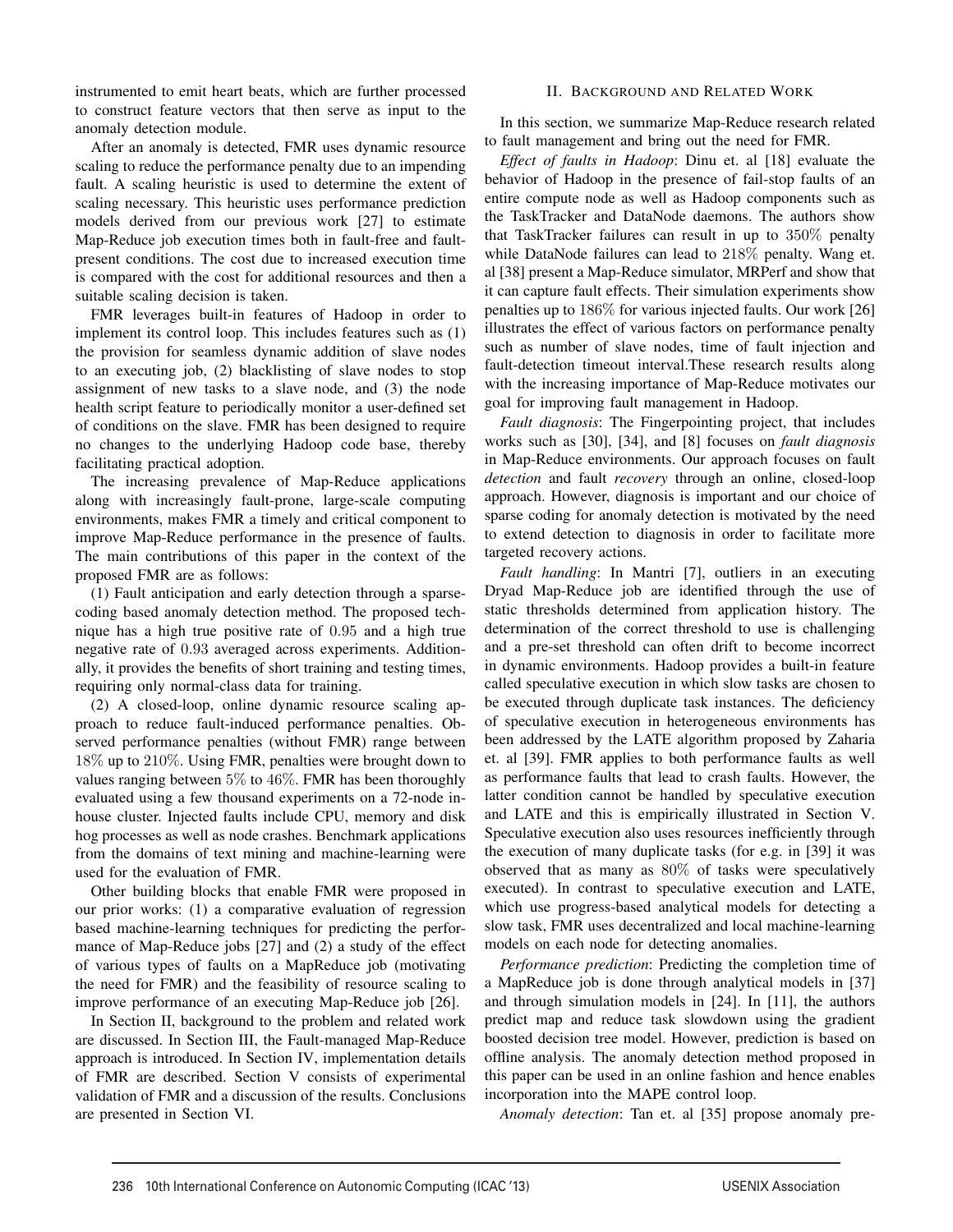

Fig. 1. Overview of Hadoop showing interactions between the JobTracker, NameNode, TaskTracker, DataNode hosted on the master and slave nodes.

vention schemes through the use of Markov chain models for general virtualized cloud computing. systems. However, it is a supervised learning technique which means that representative normal and anomaly class data is needed. [16] and [23] propose unsupervised techniques for anomaly detection. FMR's anomaly detection technique is similar in goal to these works.

*Performance management*: Starfish [24] and ARIA [37] propose the use of dynamic resource scaling for performance management of Hadoop jobs. The Starfish project does not handle faults and the ARIA project handles fail-stop faults. FMR's focus is on performance faults that result in degraded job execution times. AROMA [29] uses machinelearning techniques for resource allocation and configuration in Hadoop, however it does not handle performance deviations introduced by faults.

Our work is most similar to Jockey [22], in which resource allocation is used to guarantee job latencies for data parallel jobs. Jockey depends on an offline job profile simulator for completion time prediction; while FMR uses an online, machine-learning based model for prediction.

## III. DESIGN OF FAULT-MANAGED MAP-REDUCE

This paper focuses on the open-source Map-Reduce implementation, Hadoop [1]. Hadoop consists of the following main components: (1) *JobTracker* and *TaskTracker* daemons that manage scheduling and coordination of map and reduce tasks, and (2) *NameNode* and *DataNode* daemons that manage the Hadoop Distributed File Systems (HDFS). The JobTracker and NameNode daemons run on the Hadoop master node, while the TaskTracker and DataNode daemons run on the slave nodes. Figure 1 shows a simplified overview of Hadoop.

In a Map-Reduce job, when a node fails, all map tasks that were executed on this node (for this job) have to be re-executed on other healthy nodes. This is because map outputs are stored locally at each slave node (rather than being stored on the replicated HDFS). Map tasks whose outputs have already been read by corresponding reduce tasks need not be re-executed. The master node detects a slave node fault after a static timeout interval (as shown in Figure  $2(a)$ ) and then initiates re-execution. The performance penalty due to a single node fault is illustrated for Hadoop clusters of different sizes in Figure 3(a) and for the case when node faults occur at different



(b) Improved fault detection in Hadoop with FMR

Fig. 2. The shaded (blue) region represents map and reduce tasks running on a slave. After the fault shown by a cross tasks stop running on this slave. Hadoop master detects the fault after a static timeout value. The lightly shaded (green) region introduced into the node timeline in (b) corresponds to the period leveraged by FMR for early fault detection



Fig. 3. Execution time increase for Hadoop wordcount jobs of (a) different cluster sizes and (2) for node crash faults injected at different points in job progress.

points during a job's runtime in Figure 3(b). These penalties (ranging up to 155%) motivate the need for FMR.

One of the main contributors to the performance penalty experienced in the presence of faults is the timeout interval between fault occurrence and detection by the master. And therefore, in order to detect faults sooner, the key idea in FMR is the anticipation of a fault through anomaly detection. Figure 2(b) shows the period during which FMR attempts to detect faults. An anomaly refers to a condition that is indicative of an impending performance fault. In the context of this paper, a performance fault refers a Map-Reduce job's execution time exceeding a pre-specified Service Level Objective (SLO). By default, this SLO is the fault-free execution time. Several studies have shown that node crash faults are preceded by anomalous conditions [23] [31].

We use a machine-learning technique to identify whether a node is behaving in a manner that is unusual based on its own history for a specific type of application. After the detection of a node anomaly, recovery is initiated through dynamic resource scaling. Anomaly detection and dynamic resource scaling are described in the following subsections.

# *A. Anomaly Detection*

Current anomaly detection techniques used in systems management depend on identifying various static thresholds as part of the control policy. When system metrics exceed these pre-determined thresholds, either alarms or suitable recovery actions are invoked. Although this simplifies the process of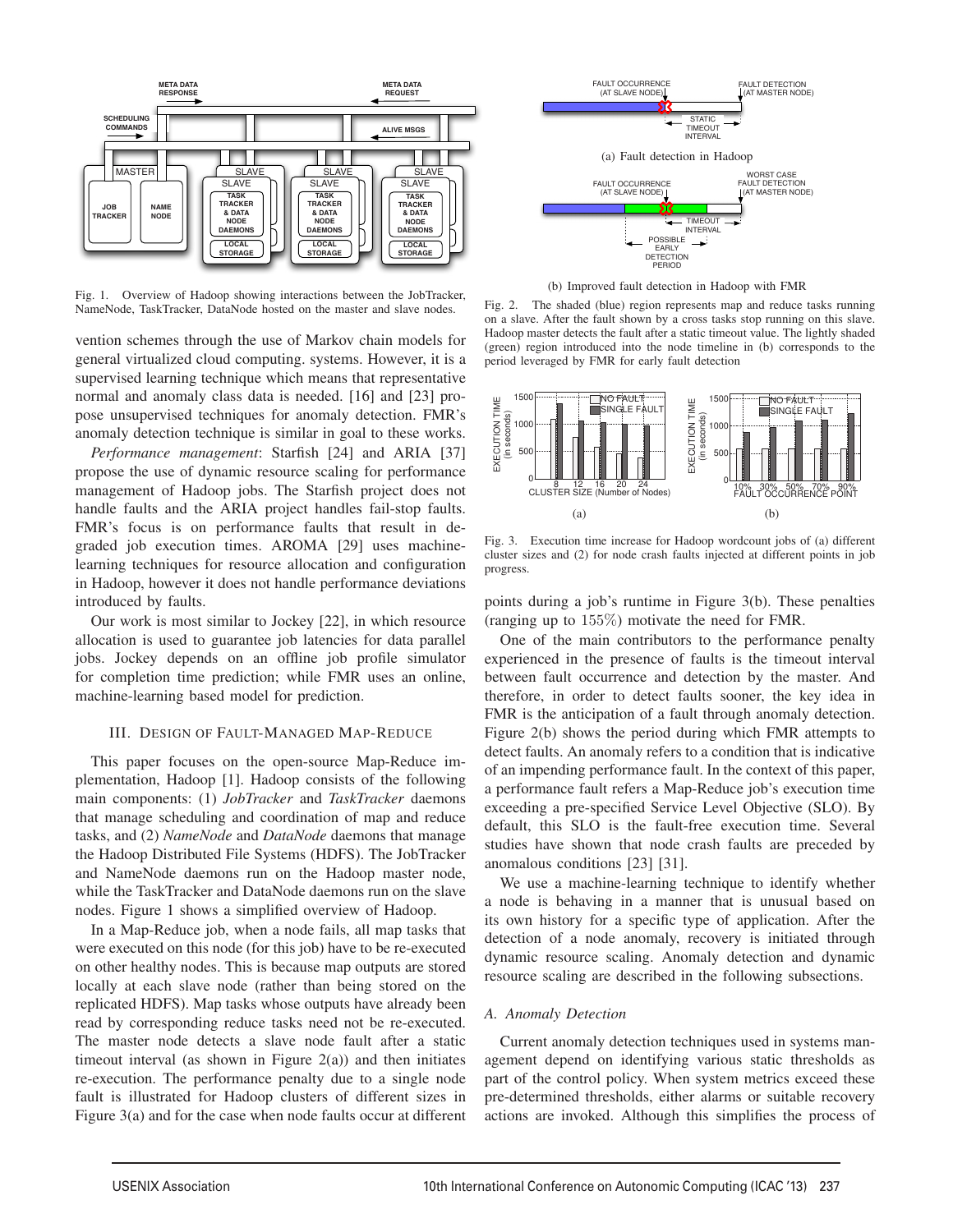anomaly detection, these thresholds are difficult to determine and need to be customized as system conditions change.

In the context of machine-learning, anomaly detection can be viewed as a classification problem. Given a feature vector describing recent conditions on a compute node, we want to be able to predict whether or not this corresponds to an anomalous condition. In our work, an anomalous condition on a node could lead to a performance fault of the executing Map-Reduce job. Training data from compute nodes that are operating normally will be referred to as *normal-class* data; while those from a potentially faulty node will be referred to as *anomaly-class* data.

*Application heart beats*: The Map-Reduce application is instrumented to emit heart beats to indicate the rate of progress in processing input data. Heart beat timestamps are recorded locally on each slave node in a heart beat file. A sliding window of timestamps are processed to determine the heart beat rate. A sequence of heart beat rate values (referred to as a *heart beat wave*) captures application behavior and is used as the input feature vector to the anomaly detection module. Application heart beats have been used for autonomic management goals in [12] and [25].

An implicit requirement for the binary or multi-class formulation is the need for balanced and representative training data from each of the classes. In a production computational infrastructure, it is easy to obtain representative normal training data. However, requiring a system designer or administrator to provide sufficient and representative examples of anomalous data (such as from all possible performance anomalies) would strongly restrict the applicability of our approach. In order to overcome this limitation, we propose an anomaly detection method that can be trained using only normal-class data.

Sparse representation has received a great amount of attention in the signal processing community recently e.g., [20], [13], [21], and it readily provides a principled and flexible framework for feature-based anomaly detection needed in FMR. We note that there are several recent works in image processing and computer vision applying similar ideas to anomalous event detection (e.g., [15] [40]). Although originating from different application domains, these problems can all be considered as anomaly detection given only normal features. That is, anomalies are not explicitly defined based on input features but only relative to the training normal features, and this apparent asymmetry in training features is the main source of difficulty. Therefore, an algorithmic solution would require a suitable generative model for the normal features that can be used for identifying anomalies, and the sparse representation [20] offers such a model that is known for its simplicity, generalizability, and computational efficiency. Formally, in sparse representation, a feature (considered as a vector) x is represented as a linear combination of a small number of basis features chosen from a dictionary  $\mathbb D$  (of basis features). In the following discussion, we will assume that  $x$  is a column vector of dimension  $d$  and the dictionary  $D$  is given as a  $d \times l$  matrix such that  $l > d$  (D has more columns than rows). The columns of the dictionary  $\mathbb D$  are the basis features,



Fig. 4. A simplified diagram to illustrate the anomaly detection approach. Normal training instances (or feature vectors) are similar because they are produced by the same underlying process and hence with a high probability, lie within a confined subspace. A normal test instance is also produced by the same process and hence can be reconstructed well by other normal training instances (i.e. dictionary atoms) and as a result its sparse representation has low error values. On the other hand, an anomaly test instance is generated by a different underlying process and lies in a different subspace. Hence, when reconstructed using normal training instances, the sparse representation has larger errors.

and the main assumption in sparse signal representation is that a relevant feature x can be reconstructed by a small number *k* of columns. Mathematically, this can be written as

$$
f\mathbf{x}=\mathbb{D}\,\mathbf{c}_{\mathbf{x}},
$$

where  $c_x$  is the sparse coefficient for x with respect to the dictionary  $\mathbb{D}$ , and all but *k* components of  $c_x$  are zero. The integer *k* is the sparsity level of the feature x and it tells us that the feature x can be reconstructed by taking a linear combination of  $k$  columns of  $D$ . In other words,  $x$  is in the linear span of these *k* columns. Given the dictionary  $\mathbb{D}$ , the sparsity level *k* is the parameter that controls the generalizability (or expressiveness) of the model. For example, when the sparsity level is set to  $k = 1$ , each feature vector  $x$  is just a column of  $D$  with a scaling since we are working with  $x$  such that  $c_x$  only has one nonzero component in the equation above. For other values of *k*, the features are assumed to be those in the subspaces spanned by no more than *k* columns of D. For this generative model, which is linear in nature, the dictionary and the sparsity level are the only two parameters used for specifying the normal features, and in particular, training of the model is exceptionally easy: simply take the normal training features as the dictionary columns. For anomaly detection, the main assumption we make in regard to the essential difference between feature vectors originating from normal operating states and anomalous states is that normal features can be sparsely approximated well using only a small number of normal features while anomaly features are expected to not enjoy this property. Therefore, given a dictionary  $\mathbb D$  and a sparsity level *k*, we will consider any feature vector as a normal feature if it belongs to a subspace spanned by *k* columns of D; otherwise, it will be considered as an anomaly. Figure 4 illustrates this through a simplified diagram.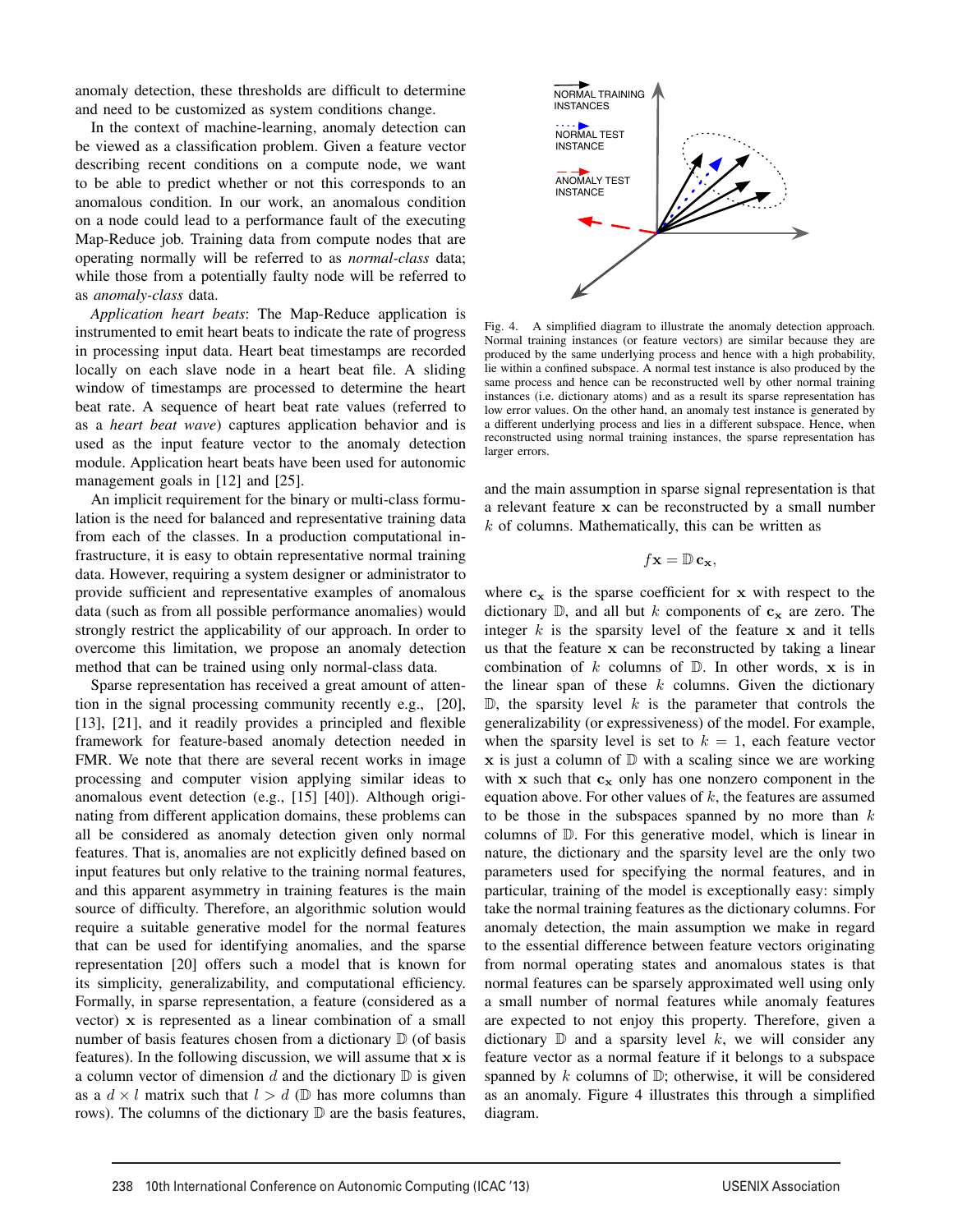More precisely, given a dictionary  $D$  of normal features and a sparsity level *k*, we expect that for a normal feature vector x, its sparse-coding error, e

# $e = x - \mathbb{D} c_x,$

should be a vector with small components and its magnitude follows some multivariate normal distribution (and the squared error norm  $e = ||e||_2^2$  can be modeled by a *χ*-distribution  $\phi_{\chi}(e)$ ). On the other hand, for an anomaly feature vector, its sparse-coding error e is expected to be large and its squared error norm does not follow the distribution  $\phi_{\gamma}$ . Therefore, by estimating the background distribution  $\phi_{\chi}(e)$  during training, the squared error norm *e* for an unknown feature vector x can be compared against  $\phi_{\chi}$  to determine its classification and the associated confidence level. We remark that the validity of using a sparse model for anomaly detection can only be supported empirically, and Figure 4 displays the results of several experiments that confirm our expectation that anomalous features incur large errors when sparsely coded with respect to the dictionary whose columns are normal features, providing a strong support for the sparse model. Furthermore, these results also suggest that the error e can be a useful feature for identifying the anomalies.

More specifically, the training component of our method consists of two steps: forming the dictionary  $D$  and estimating the distribution  $\phi_{\chi}$ . We randomly divide the training (normal) feature vectors into two groups. Feature vectors in the first group form the dictionary D and those in the second group are used to empirically estimate  $\phi_{\chi}$  and its cumulative distribution function  $\mathbf{CDF}_{\phi_{\chi}}(e)$ . The user specifies two parameters,  $0 < \beta <$  finr  $< \alpha < 1$ , which are used to bound the false negative rate for as follows: Let  $e_n = \text{CDF}_{\phi_\chi}^{-1}(1-\alpha)$  and  $e_a = \text{CDF}_{\phi_\chi}^{-1}(1-\beta)$ . For any feature vector x with squared sparse-coding error norm *e*, it would be classified as normal if  $e \leq e_n$  or as an anomaly if  $e \geq e_a$ . For the "gray area" between  $e_n$  and  $e_a$ , we define the confidence level  $\rho(e)$  of declaring x as an anomaly according to the formula,

$$
\rho(e) = \frac{\mathbf{CDF}_{\phi_{\chi}}(e) - (1 - \alpha)}{\alpha - \beta}.
$$

Note that  $0 \le \rho(e) \le 1$  and for  $\rho(e)$  to provide the confidence level,  $\rho(e)$  simply scales the probability mass of  $\phi_{\chi}$  between *e<sub>n</sub>* and *e<sub>a</sub>* linearly to zero and one so that  $\rho(e_n) = 0, \rho(e_a) = 0$ 1. We also note that because we are declaring any feature vector x with error  $e > e_a$  to be an anomaly, this gives  $\beta$  as a lower bound on fnr, the false negative rate (the proportion of (training) normal feature vectors classified as anomalies). Similarly, we also have  $\alpha$  as an upper bound for finr.

We remark that the key point in our method described above is the sparsity requirement, since without it, any anomaly feature vector can be approximated well using sufficiently many normal feature vectors in the dictionary D. Only by imposing sparsity, it is then possible to use the error *e* as a meaningful value for classifying the feature vector x. The sparsity requirement can further be justified using our qualitative understanding of the normal states and anomalies.

In most applications, the normal features are comparatively more homogeneous than the anomalies, which due to their diverse origin and sporadic nature, are difficult to model consistently. Computationally, this homogeneity can be modeled by a dictionary  $\mathbb D$  that captures (most of) the variability of the normal features such that each normal feature can be represented as a linear combination of only a small number (*k*) of basis features in D. Therefore, this expected regularity of normal features provides the motivation and rationale for using sparse representation for their modeling. On the other hand, the heterogeneity of the anomalies precludes such modeling, and in general, an anomaly feature is not expected to be well approximated by a few basis features in D. Therefore, using  $\phi_{\chi}(e)$  as the background distribution, the sparse-coding error *e* provides a discriminative and useful quantity for classifying the feature vectors. In Figure 4, we plot these errors for three different Map-Reduce application datasets. We can observe the significant difference between errors for the normal and anomaly class instances.

The proposed anomaly detection framework is conceptually simple and its implementation is straightforward. An important computational issue is to determine the sparse coefficients  $c_x$  given a test feature x. Fortunately, there are efficient algorithms such as orthogonal matching pursuit (MOD) [19] and LASSO [36] that compute sparse signal decomposition, given the signal  $x$  and dictionary  $D$ . Using these efficient sparse coding algorithms, the running time of our method, both in training and testing, is fast and makes real-time anomaly detection feasible. Furthermore, the simplicity of our method allows various generalizations and extensions such as incorporating incremental updates of the dictionary  $D$  and background distribution  $\phi_{\chi}$  for anomaly detection in dynamic and complex environments, a topic we will pursue in the future.

# *B. Remediation through Dynamic Resource Scaling*

Dynamic resource scaling refers to the addition of Map-Reduce slave nodes to an executing job. This is a feasible solution to improve execution time in the presence of faults because of two reasons: (1) Hadoop allows for seamless addition of slave nodes (without restart of the master node daemons or changes to configuration files) and (2) Horizontal scaling is provided through a programming API in most virtualized and cloud environments. For a new node to be included in an executing job, TaskTracker and DataNode daemons must be started on it and the master node IP address must be provided to it. These newly started daemons will make a request for work to the master node and are then assigned data blocks to process. We note that the master node need not be aware of a slave node that may potentially be added in the future. This provides necessary flexibility to add as many nodes as needed for handling different faulty conditions. Additionally, an important design goal in our work has been to keep the underlying Hadoop framework unmodified in order to ensure that our solution can be easily adopted in practice. Dynamic resource scaling chosen as the remediation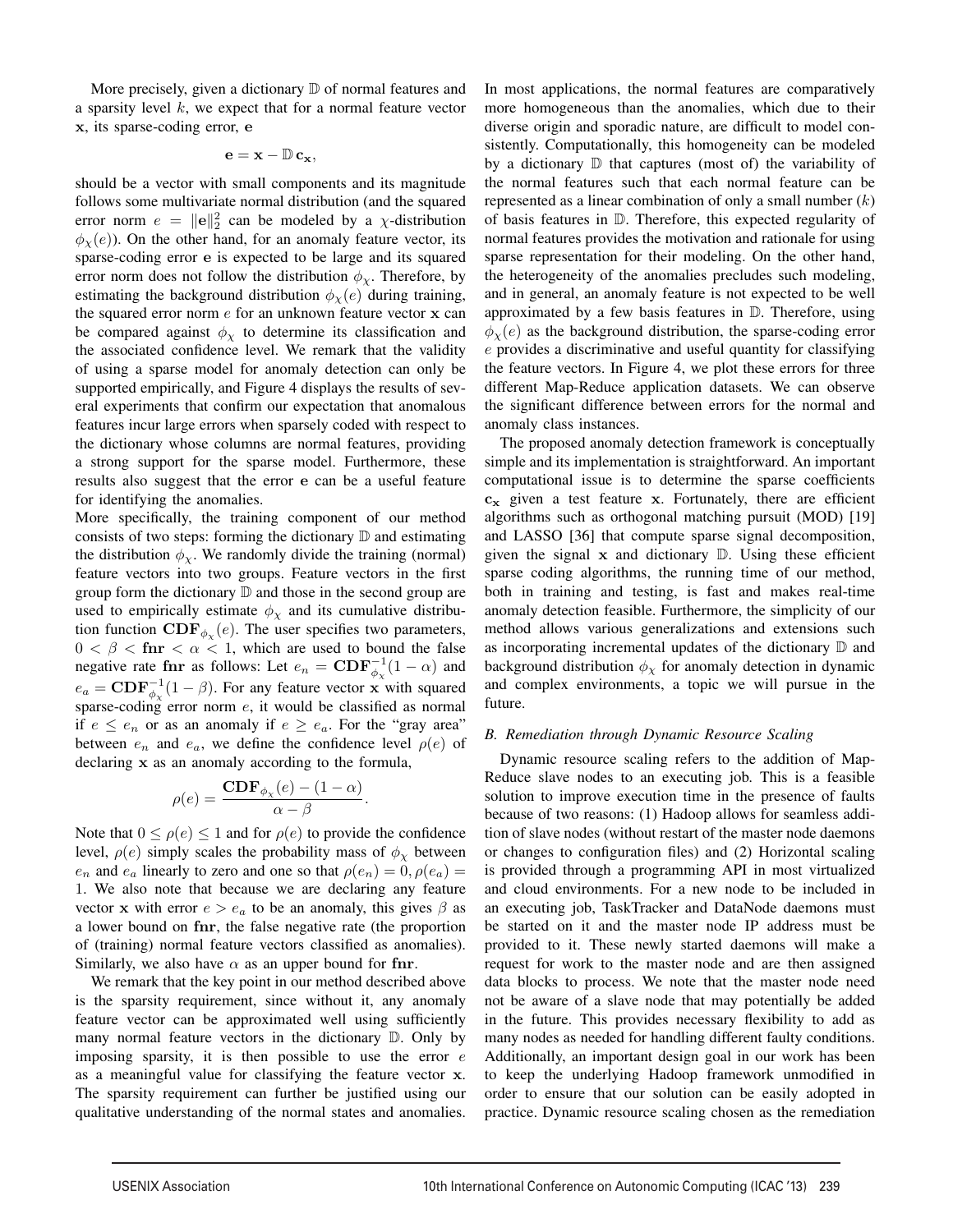

Fig. 5. Errors in the sparse representation of training and test feature vectors for three Map-Reduce application datasets. Illustrates a significant difference in the magnitudes between normal class and anomaly class instances.

technique, facilitates this design goal.

The number of nodes to be added depends on the time at which the fault is detected, expected completion time of the job, the number of chunks yet to be processed and the number of nodes involved in the job. When the number of map tasks to be executed is more than the number of slave nodes available, then multiple map waves are executed. Dynamic resource scaling can help as a recovery technique for an executing job, only if at least one or more map and reduce waves are yet to be started.

The scaling heuristic that is a part of FMR needs to add sufficient number of nodes to reduce execution time penalty. Both tasks that have already completed on the faulty node and future tasks that would have executed on that node need to be executed on newly added nodes. This condition is expressed in Equation (1) where  $mapProgressPercentage$  is retrieved from the Hadoop runtime using a built-in API.

$$
N_{nodes\_added} = ceil \left( \frac{1}{1 - MapProgPercentage} + 1 \right) (1)
$$

After determining the optimal number of nodes to be used for scaling (using Eq. 1), we determine the associated cost of these resources (*costOfScaling*). In order to determine whether the cost of scaling would be justified, we use Map-Reduce execution time prediction models to estimate job duration in the presence of a node fault (*execT imefault*).

In our previous work [27], we have shown that Map-Reduce execution times can be estimated using machine-learning based regression models ( $PerfModel$ ). We showed that 4 techniques, namely gaussian process regression, regression by discretization, multilayer perceptron and model trees, achieved best performance for predicting Map-reduce job execution time. Average prediction errors obtained were less than 12%. Out of these models, model trees were chosen for use in the experiments in this paper.

Using this execution time, we calculate the potential cost (*delayPenalty*) associated with exceeding the job deadline. Any user-defined cost function (*CostModel*) can be used here. The cost for the execution time penalty is compared with the cost for resource scaling, and scaling is invoked if it provides a cost benefit. This functionality of FMR is described as pseudocode in Figure 6.

\n- 1: 
$$
execTime_{nofault} = PerfModel(NumFaults = 0)
$$
\n- 2:  $execTime_{fault} = PerfModel(NumFaults = 1)$
\n- 3:  $delayPenalty = CostModel(exeTime_{nofault}, execTime_{fault})$
\n- 4:  $N_{nodes\_added} = ceil\left(\frac{1 - MapProgPercentage}{1 - MapProgPercentage} + 1\right)$
\n- 5:  $costOfScaling = nodesToScale * costPerNode$
\n- 6: **if**  $costOfScaling < delayPenalty$  **then**
\n- 7:  **Invoke scaling operation**
\n- 8: **end if**
\n



## IV. IMPLEMENTATION OF FAULT-MANAGED MAP-REDUCE

The various components of FMR that together constitute the MAPE control loop are illustrated in Figure 7 and described in this section.



Fig. 7. Autonomic control loop of Fault-managed Map-Reduce showing a high-level overview of the monitoring, analysis, planning and execution modules. Contributions described in this paper are shown within solid-outline blocks. Contributions from prior work that are used in FMR are shown within dashed-outline blocks.

*Monitoring using Ganglia*: Ganglia is an open-source project [2] that provides a flexible monitoring framework for distributed systems. In FMR, customized metrics are added to Ganglia for calculating the heart beat rate and for performing anomaly detection.

*Node Health Script*: The node health script is a feature provided in Hadoop that allows for a pre-defined health script to be periodically executed on each slave node. As soon as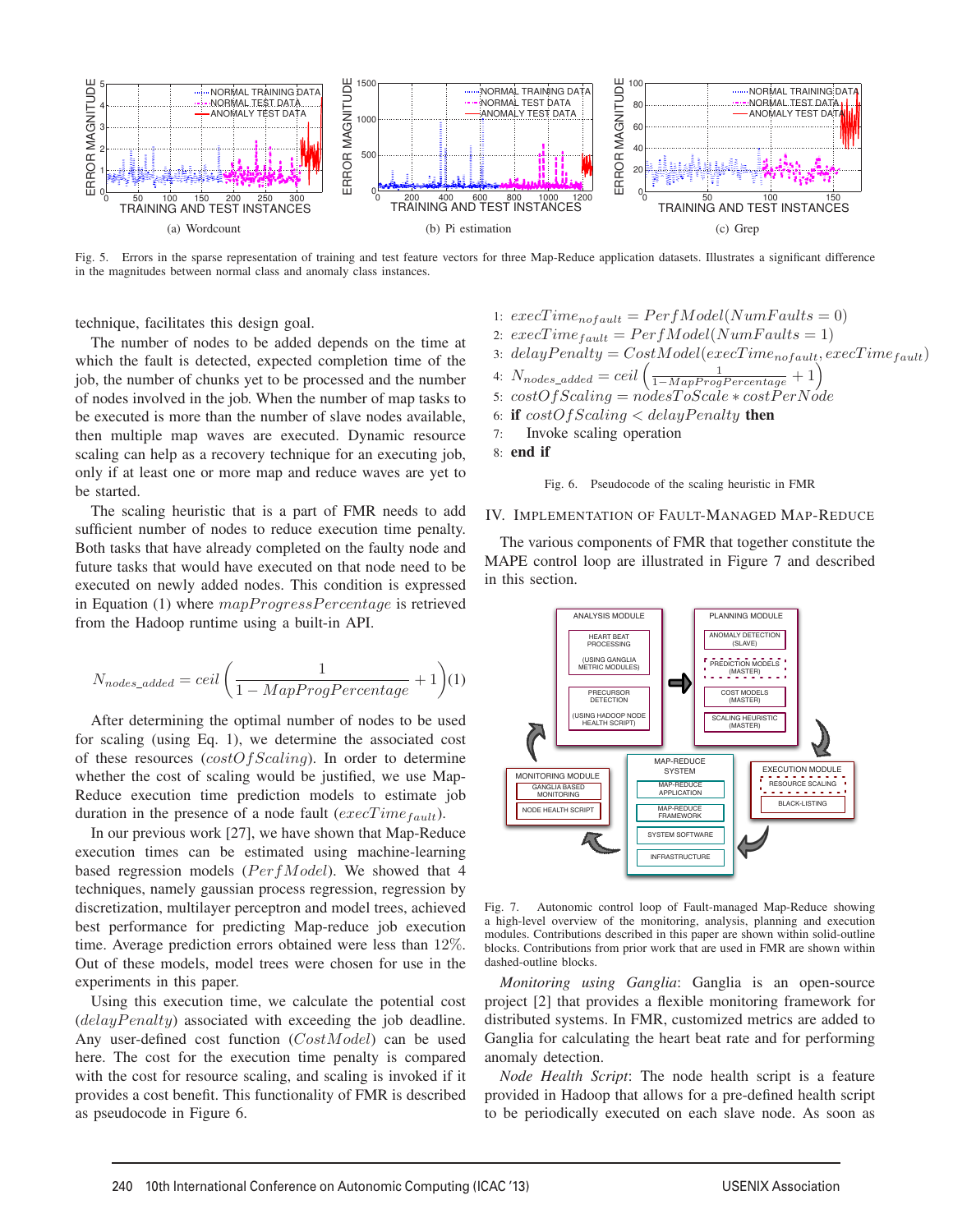a node anomaly is conveyed to the master through Ganglia, the node is *black-listed* by FMR. Black-listing immediately prevents any more tasks from being scheduled on that node. Typically, slave node faults are detected by the master only after a timeout interval. The advantage of blacklisting is that the master is made to become aware of a slave's degrading health status immediately. This is beneficial since a recovery action can be invoked without any delay. We also configure the node health script to check for other fault precursors such as task and daemon crash faults. This precursor detection functionality helps detect some crash faults that are not preceded by anomalous conditions (that could be detected by the sparse coding technique).

*Anomaly Detection*: The anomaly detection module is invoked at the end of each task. The input feature vector to the anomaly detection module is a heart beat wave that corresponds to the last-completed task. The sparse coding technique is implemented in Matlab and converted to a standalone executable which is then executed on the slaves using the Matlab Compiler Runtime (MCR) environment.

*Recovery through Dynamic Resource Scaling*: Once an anomaly is detected, the anomalous node is forcefully blacklisted. Then the scaling heuristic is executed to determine the number of nodes to be added. We use a cost model in which dollar costs are associated with different penalty ranges. Virtual machine images for the new slaves are pre-set with the master IP address. TaskTracker and DataNode daemons are started up on the new nodes, which then become a part of the executing Map-Reduce job.

# V. EXPERIMENTAL EVALUATION

*Experimental Testbed*: The test bed used to evaluate the FMR approach consists of 16 IBM blade servers (HS22) mounted on two different racks. Each physical node has a 8-Core Xeon 2.4 GHz CPU and 24 GB of RAM and runs CentOS 5.5 with Xen 3.4.3. The two racks are linked together by a Gigabit Ethernet network. Each physical node hosts five guest virtual machines. This guest VM (which forms a Hadoop slave node) runs Ubuntu 10.04.2 and is configured with a single core and 2Gb of RAM. Hadoop version 0.20.203 is used.

*Map-Reduce applications*: Applications from the Hadoop distribution and the PUMA benchmark suite [4] were used and are described below:

- 1) Wordcount (WC): Map outputs a *(word, 1)* key-value pair for each word in a document. Reduce combines the count for each word producing a *(word, wordcount)* pair.
- 2) Grep (GR): Map searches for a pattern in the input documents and produces *(pattern,1)*. Reduce combines the count for each pattern producing *(pattern, patterncount)*.
- 3) Pi estimation (PI): Estimates the value of Pi using quasi-Monte Carlo method.
- 4) Inverted index (II): Map generates the document index for each word as *(word, document index)*. Reduce combines all occurrences of a word to produce *(word, list of document indices)*.
- 5) Term vector per host (TV): Determines frequently occurring words in a document. Map produces *(host, termvector)* for each host. Reduce combines term vectors for each host and outputs *(host, list(termvector))*.
- 6) Histogram ratings (HR): Generates a histogram of movie ratings from a dataset of user reviews. Map produces *(rating, 1)* for each user review. Reduce combines the count to produce *(rating, count)*.

*Input dataset*: Dataset used for WC, GR, II and TV consists of books from Gutenberg [5] with size varying between 5GB to 20GB. PI does not require any input data. Input for HR is generated using scripts from PUMA.

*Job duration*: Performance penalties are low for longrunning jobs that execute on a large number of nodes. However, long running jobs are not the common case for Hadoop as seen from two production traces that were analyzed in [14], [28]. In these studies, the average length of a job varies between few tens of seconds to few tens of minutes. The average Map-Reduce job size at Google [17] varied between 395 to 874 seconds over a period of three years between 2004 and 2007. FMR and its evaluation experiments thus focus on short jobs with runtimes ranging between 300 to 600 seconds which correspond to the majority workload in production environments.

*Faultload*: The following fault conditions were injected into slave nodes:

- 1) CPU hog: A CPU-intensive sequence of matrix multiplication operations.
- 2) Memory hog: A sequence of memory leaks programmed into an executing matrix multiplication process.
- 3) Disk hog: The linux *dd* command used to copy large chunks of data between two disk partitions.
- 4) Node crash fault: The linux *kill* command used to terminate the TaskTracker and DataNode daemon processes running on the node.

Each fault experiment consists of loading HDFS with the input, starting FMR scripts and the Map-Reduce job and then injecting faults at pre-specified time instances. Node crash faults are preceded by performance faults. After each fault experiment, HDFS is reformatted and reloaded with input data. This ensures that any non-uniformity in data distribution and replication is eliminated for each new experiment. A set of 3000 job executions were performed for validating anomaly detection, performance prediction and resource scaling components of FMR and are described in the following subsections.

# *A. Anomaly Detection*

The experiment shown in Figure 8 is used to illustrate the operation of the anomaly detection module. A Wordcount Map-Reduce job is executed with a CPU hog injected into one node. We note that the anomalous slave node 'Dom-13' (in the fourth plot from the top) was correctly identified. In accordance to the goal of *early* fault detection, the fault was detected at the end of the first application heart beat wave and is marked in using an arrowhead.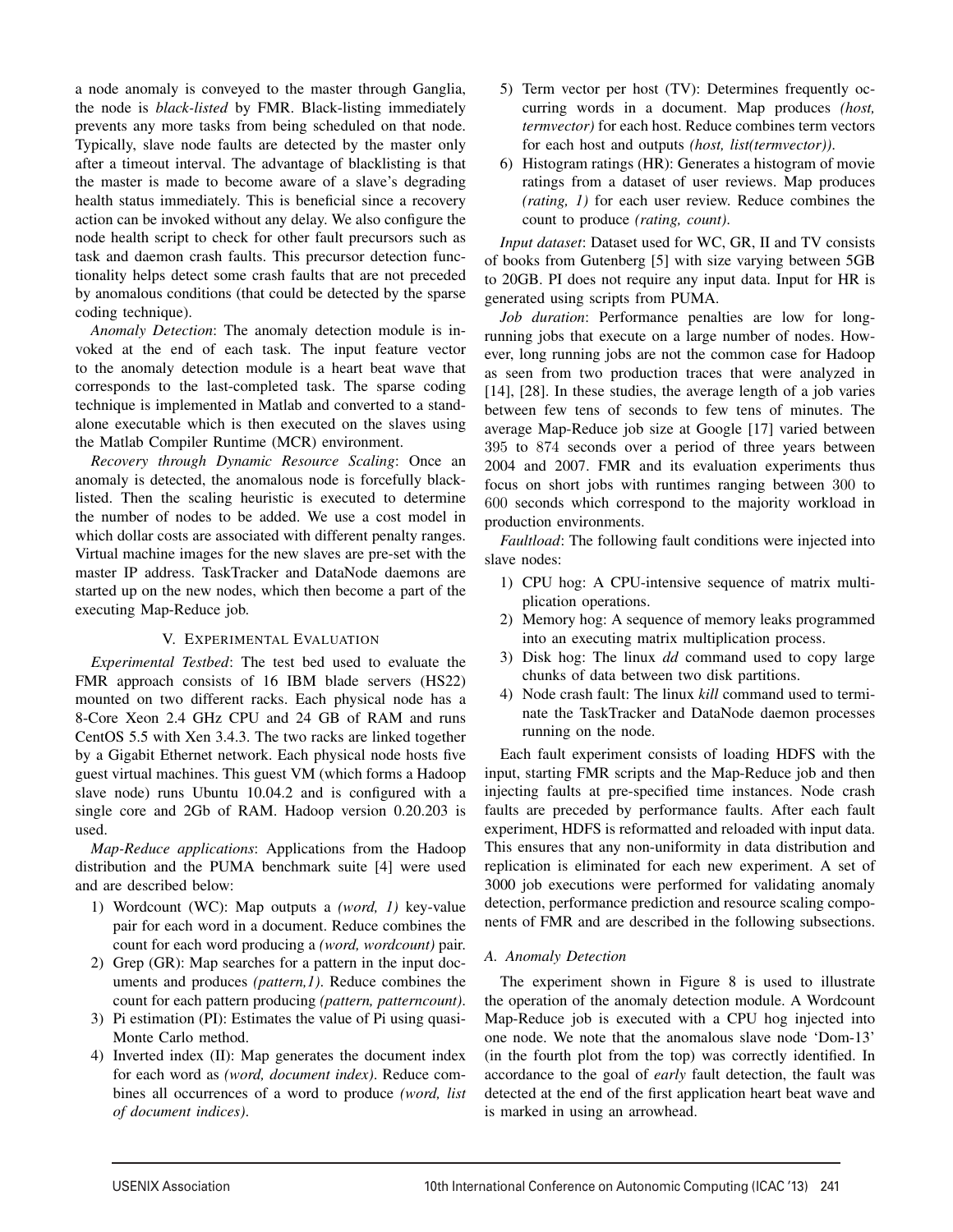

Fig. 9. Evaluation of sparse coding based anomaly detection for (1) different Map-Reduce applications, (b) different faulty conditions, and (c) different VM instance sizes in a heterogeneous environment.



Fig. 8. Application heart beat waves for a 6-node Hadoop job in which a CPU hog process was injected into one slave node 'Dom 13'. The anomalous node is shown in the fourth plot (from the top). An arrow head marks the time of detection of the anomaly on this node.

Figure 9(a) shows the fraction of correct predictions for the normal and anomaly test data for six datasets corresponding to six different Map-Reduce applications. The fraction of correct predictions in the anomaly dataset is the the True Positive Rate (TPR) =  $\frac{TP}{FN+TP}$ ; while the fraction of correction predictions in the normal dataset is the True Negative Rate  $(TNR) = \frac{TN}{TN + TP}$ . Here *TP*, *TN*, *FP*, *FN* stand for True Positives, True Negatives, False Positives and False Negatives respectively. In this context correctly detecting an anomaly is termed a True Positive. We see that for all the datasets the TNR is greater than the theoretical bound of 0.8 that was chosen for the percentile parameter. This corresponds to a maximum False Positive Rate of 0.2.

In Figure 9(b), we plot the TPR and TNR for the inverted index application for different injected faults. In order to identify the cause for variation in performance, we compare the intensity of the effect (performance penalty) of each these faults. A CPU hog, memory hog and disk hog causes 22%, 13% and 11% increase in average execution time. The CPU



Fig. 10. Sensitivity analysis: Variation of the fraction of correct predictions for normal test data (true negative rate) and anomaly test data (true positive rate) using the sparse coding anomaly detection technique for different values of the (a) 'Percentile' parameter and (a) 'Sparsity Level' parameter. Application: Term vector per host. Injected fault: CPU hog.

hog with maximum penalty is a more severe fault and hence can be detected with better performance. The memory hog and disk hog effects are more subtle and hence appear to result in slightly lesser performance.

The time taken for prediction computation and model training is shown in Table I for 3 application datasets. We see that for the largest dataset of 1400 instances, training takes 1 sec and testing takes only 0*.*008 secs. This ensures minimal overhead when our anomaly detection model is used within FMR.

TABLE I TRAINING AND TEST DURATIONS FOR ANOMALY DETECTION

| Dataset | Application   | Total     | Training    | Testing      |
|---------|---------------|-----------|-------------|--------------|
|         |               | Instances | Duration    | Duration     |
|         | Pi Estimation | 1497      | $1.06$ secs | $0.008$ secs |
|         | Grep          | 202       | $0.13$ secs | $0.008$ secs |
|         | Wordcount     | 400       | $0.22$ secs | $0.008$ secs |

*Heterogeneity*: The use of decentralized, local models for anomaly detection enables us to extend FMR to work in a heterogenous environment. A heterogeneous testbed was configured consisting of three different virtual machine instance types: 'small' VMs with 1 CPU and 2GB of RAM, 'medium' VMs with 2 CPUs and 4GB RAM and 'large' VMs with 4CPUs and 6GB of RAM. Performance of anomaly detection for each VM instance type in this environment is shown in Figure 9(c).

*Sensitivity Analysis*: In order to determine the effect of choosing different parameters, we perform a sensitivity analysis of two parameters, namely the sparsity level in Figure 10(a) and percentile value in Figure 10(b). Sparsity level is varied between 1 and 6 and the percentile parameter (which is related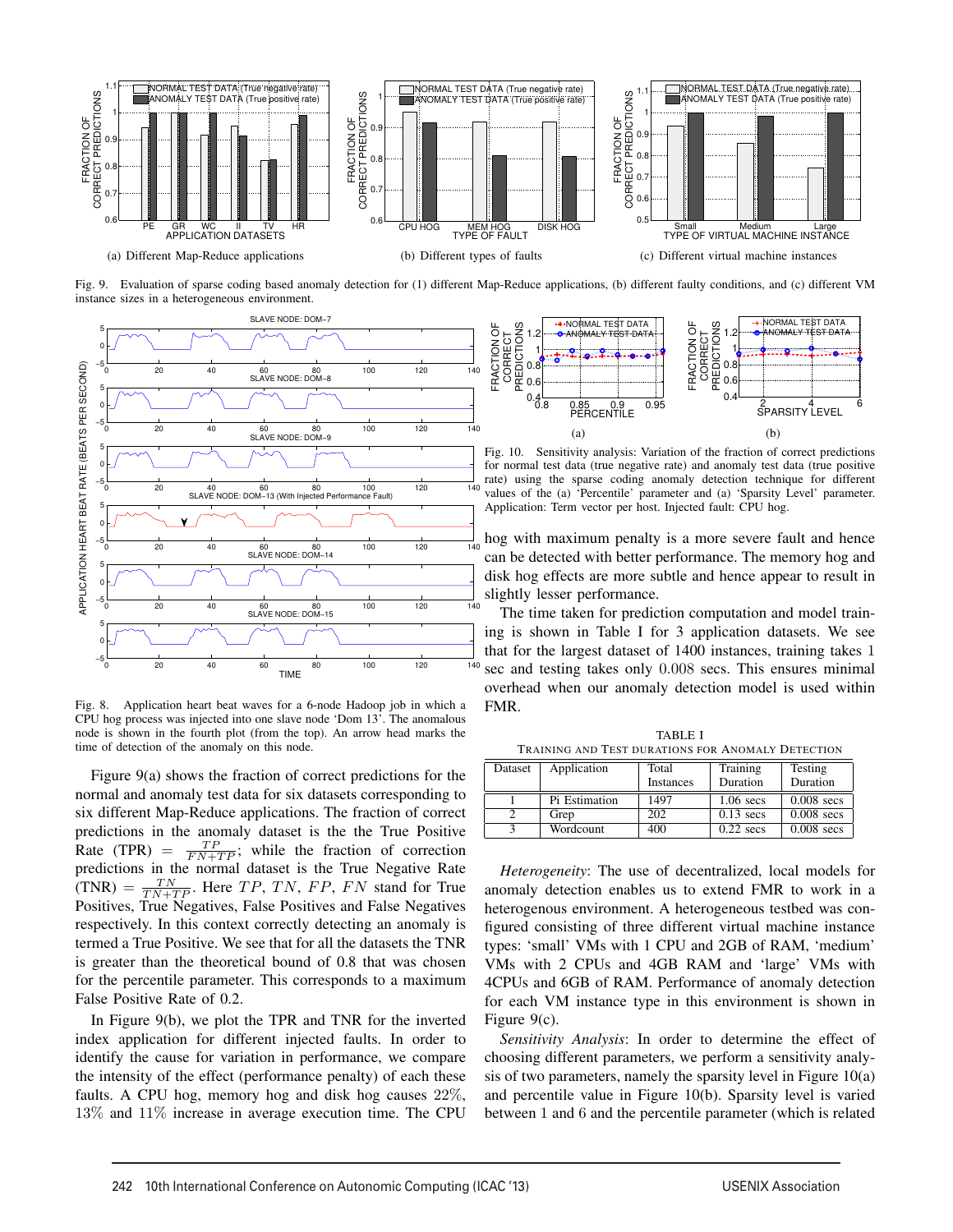to  $1 - \beta$ ) is varied between 0.8 and 0.96. The effect of these variations on TPR and TNR is plotted. We see that anomaly detection performance is quite stable within these ranges, thereby providing sufficient leeway in choosing good parameter values. We note that although anomaly data is not needed for training, it can be leveraged when available for parameter tuning.

*Receiver Operating Characteristic curves*: We plot ROC curves for 6 applications in Figure V-A by varying the confidence threshold between 0 and 1. All curves are close to the upper-left corner, where TPR is high and FPR is low. In addition, most of the curves provide a number of possible values of confidence threshold (i.e. points on the curve with markers) in the upper left corner region indicating that good performance is possible for many confidence threshold values.

TABLE II COMPARISON OF ANOMALY DETECTION TECHNIQUES

| Application | Multilayer                              | $\overline{K}$ -means | Support   | Sparse-   |  |
|-------------|-----------------------------------------|-----------------------|-----------|-----------|--|
|             | Perceptron                              | clustering            | Vector    | coding    |  |
|             |                                         |                       | Machines  |           |  |
|             | True positive rate / True negative rate |                       |           |           |  |
| PI          | 1.0/0.96                                | 0.99/0.88             | 0.76/0.3  | 1.0/0.93  |  |
| <b>GR</b>   | 1.0/0.94                                | 0.7/0.31              | 1.0/0.65  | 1.0/1.0   |  |
| WС          | 0.98/0.88                               | 0.96/1                | 1.0/0.69  | 1.0/0.92  |  |
| П           | 0.99/0.95                               | 0.8/0.66              | 1.0/0.49  | 0.92/0.95 |  |
| TV          | 0.95/0.76                               | 0.93/0.69             | 0.89/0.49 | 0.82/0.82 |  |
| <b>HR</b>   | 0.99/0.98                               | 0.975/0.99            | 1.0/0.51  | 0.99/0.96 |  |

*Comparison of anomaly detection techniques*: We compare sparse coding with 3 classification techniques in Table II. Multilayer perceptron provides best performance. However, it needs anomaly data for training and takes ten to a hundred seconds for training, thus making in unsuitable for FMR. Kmeans clustering also needs anomaly data for training and does not achieve very good TPR and TNR values. Singleclass SVM does not need anomaly data for training, making it a viable candidate. However, sparse coding models achieve much better performance for all 6 benchmark applications.



Fig. 11. ROC curves showing performance of anomaly detection as the confidence threshold is varied. Six benchmark applications are shown in 2 separate plots (a) and (b) for clarity.

## *B. Dynamic Resource Scaling*

We first evaluate the accuracy of model tree prediction, which is a critical component of the FMR control loop. Prediction accuracy for 6 test jobs is shown in Figure 12 and was an average of 11*.*1%. Features used include number of



Fig. 12. Prediction accuracy of the model tree algorithm used for Map-Reduce job execution time prediction. Application: Wordcount. Jobs 1, 2, 3 have one fault injected, while jobs 4, 5 and 6 are fault-free.



Fig. 13. Evaluation of FMR scaling heuristic. Application: Pi estimation. Fault: Node crash fault at 520 seconds. FMR scaling heuristic scales by 7 nodes (marked with an arrow in the plot)

slaves, dataset size, time of fault, number of faults, timeout and Hadoop framework configuration parameters. The model tree implementation in the Weka tool suite was used for training and testing.

Next we evaluate the scaling heuristic in Figure 13 to determine whether sufficient number of nodes are chosen for scaling. For the job shown, the heuristic scales by 7 nodes based on the map progress percentage of 0.83 in Eq (1). We manually scale by 1 to 6 nodes and 8 to 10 nodes, to determine if 7 is the right choice. We see that for  $N_{nodes\_added} < 7$ , penalty is  $> 5\%$  and for  $N_{nodes\_added} > 7$  there is no additional benefit.

The penalty reduction through dynamic resource scaling is illustrated using a *swimlane* plot in Figure 14. In this plot, each y-axis coordinate corresponds to the execution of a map task in a single map-slot. Our experiments use Hadoop's default setting of two slots per node. So a pair of consecutive lines (parallel to the x-axis) correspond to two map tasks running simultaneously on a node.

Figure 14 (a) shows a Map-Reduce job that consists of four map waves. The job did not experience any faults. In Figure 14 (b), the same job is rerun with a CPU performance fault injected into one of the nodes. The presence of a fault results in an execution time penalty of 18*.*5%. In the next execution of the same job, FMR scripts are enabled. Figure 14 (c) shows the addition of two nodes to the running job after detection of the anomalous node. We note that with the help of resource scaling, performance penalty is reduced to 4*.*6%.

In Figure 15, FMR is compared with Hadoop's built-in speculative execution. After a job begins execution, a CPU hog process is injected and is followed by a node crash fault after 30 seconds. We see that with speculative execution, penalty is not reduced. However using the FMR approach, through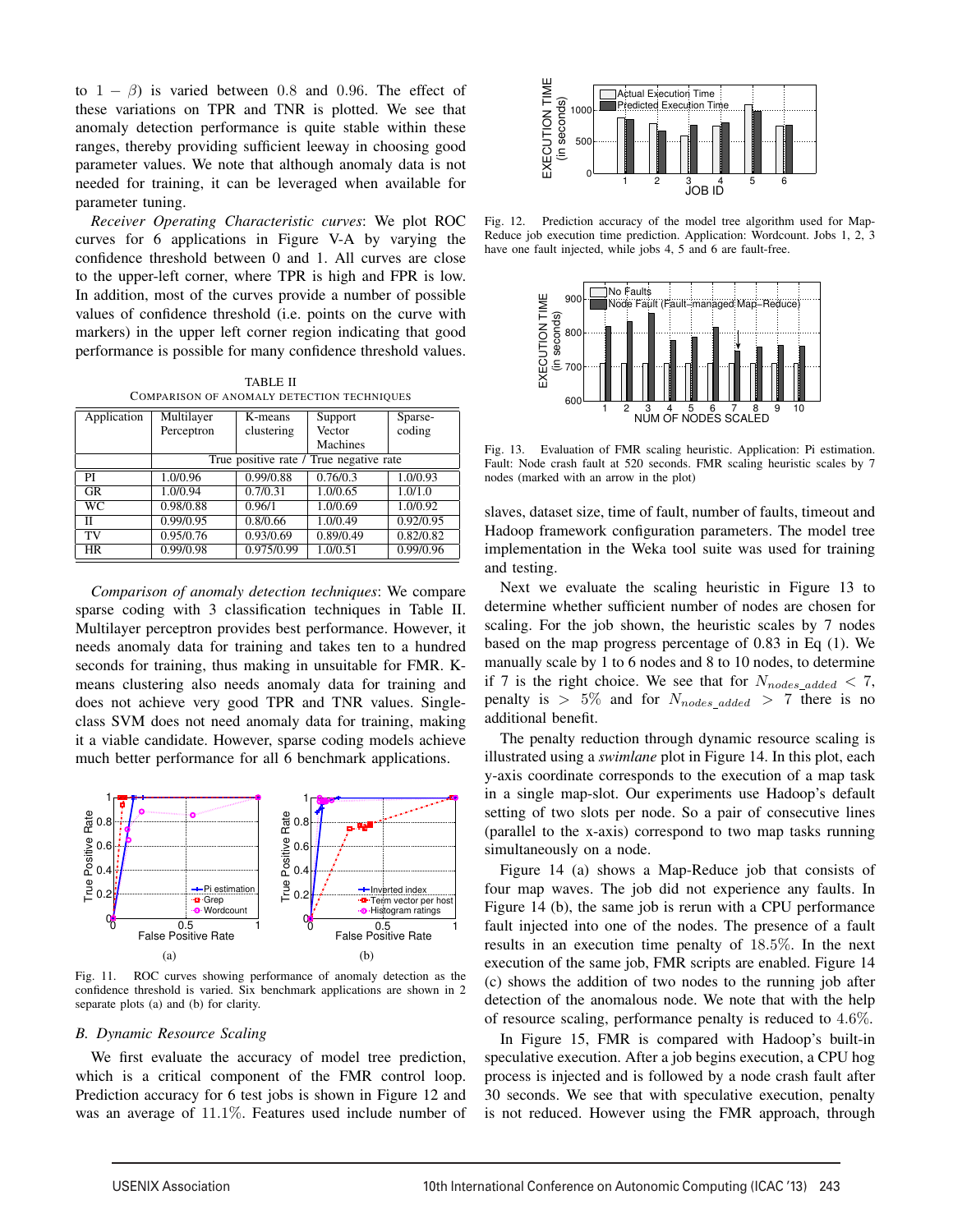

Fig. 14. Swimlane plots of three Map-Reduce jobs. (a) Job with no faults (b) Job with injected CPU performance fault (Execution time penalty of 18*.*5%) and (c) Job with injected performance fault and dynamic resource scaling enabled (Execution time penalty reduced to 4*.*6%).



Fig. 15. Comparison of FMR with speculative execution. (1) Job with no faults (2) Job with fault and speculative execution turned off. (3) Job with fault and speculative execution turned on. (4) Job with faults managed using FMR approach. Application: Inverted Index. Fault: CPU hog process + node crash fault after 30 seconds.

scaling by 4 nodes, the penalty is decreased to  $\lt 5\%$  of the fault-free execution time.

In the next set of experiments, node crash faults are injected into a running job executing on different numbers of nodes. As shown in Figures 16(a) to 16(f), we see that FMR consistently helps in mitigating performance penalty. FMR helped decrease performance penalty from an average of 119% to 14% across these 6 sets of experiments.

#### *C. Discussion*

*Virtualized environment*: FMR has been implemented on a virtualized environment which easily provides the actuators needed for dynamic resource scaling. However, a nonvirtualized environment can also use FMR by provisioning extra resources that can be added to the Hadoop cluster ondemand. These extra resources can be utilized for executing preempt-able jobs during those periods when they are not utilized as part of recovery. However, a virtualized environment provides the capability to extend recovery to other actions such as migration (to handle hardware faults) and scaling up (to handle resource exhaustion faults).

*Application-specific anomaly detection models*: The anomaly detection model developed is specific to a Map-Reduce application because each application has different heartbeat characteristics. We believe that it is reasonable to manage application-specific models because typical Map-Reduce workloads involve the execution of the same job on gradually evolving data sets. Recent literature shows that 80% of jobs in a workload from Yahoo! were repeated at least 50 times [11]. The feature vectors needed for training the sparse coding model are derived from one application heart beat wave that corresponds to the processing of one data chunk by a map task. Hence, even a single MapReduce job can provide few tens to a few hundred feature vectors for training.

*Scalability of FMR*: Since anomaly detection is performed by local, decentralized models at a node, the associated overheads are local to a node. Therefore, the overhead does not increase adversely as the number of slaves is increased. The computation performed at the master (by FMR) for each slave is limited and only consists of evaluating two binary metrics for each slave (namely the presence/absence of an anomaly and the result of the node-health script). The latest version of Hadoop, called 'NextGen' Hadoop uses distributed masters and will further help reduce time taken for this evaluation. Furthermore, FMR aims at achieving soft deadlines for Map-Reduce jobs. In a typical shared Map-Reduce cluster only a subset of the jobs would have these soft-deadline requirements. Thus, FMR needs to be enabled only for these jobs, thus avoiding the need to monitor and manage all jobs.

# VI. CONCLUSIONS

Map-Reduce has become an important platform for a variety of data processing applications. Built-in fault-tolerance mechanisms in Map-Reduce frameworks such as Hadoop, suffer from performance degradations in the presence of faults. Fault-managed Map-Reduce, proposed in this paper provides an *online*, *on-demand* and *closed-loop* solution to managing these faults. The control loop in FMR mitigates performance penalties through early detection of anomalous conditions on slave nodes. Anomaly detection is performed through a novel sparse-coding based method that achieves high true positive and true negative rates and can be trained using only normal class (or anomaly-free) data. The local, decentralized nature of the sparse-coding models ensures minimal computational overhead and enables usage in both homogeneous and heterogenous Map-Reduce environments. After an anomalous condition is detected, dynamic resource scaling, through the proposed scaling heuristic, is invoked as the recovery action. Through extensive evaluation of a variety of benchmark applications on a 72-node Hadoop cluster, we show that FMR can effectively mitigate performance penalties.

#### VII. ACKNOWLEDGEMENTS

The authors would like to thank Dr. Nagarajan Kandasamy for helping shepherd our paper. This work is supported in part by the National Science Foundation grants No. OCI-0910812 and No. 0758596 and the AT&T Foundation.